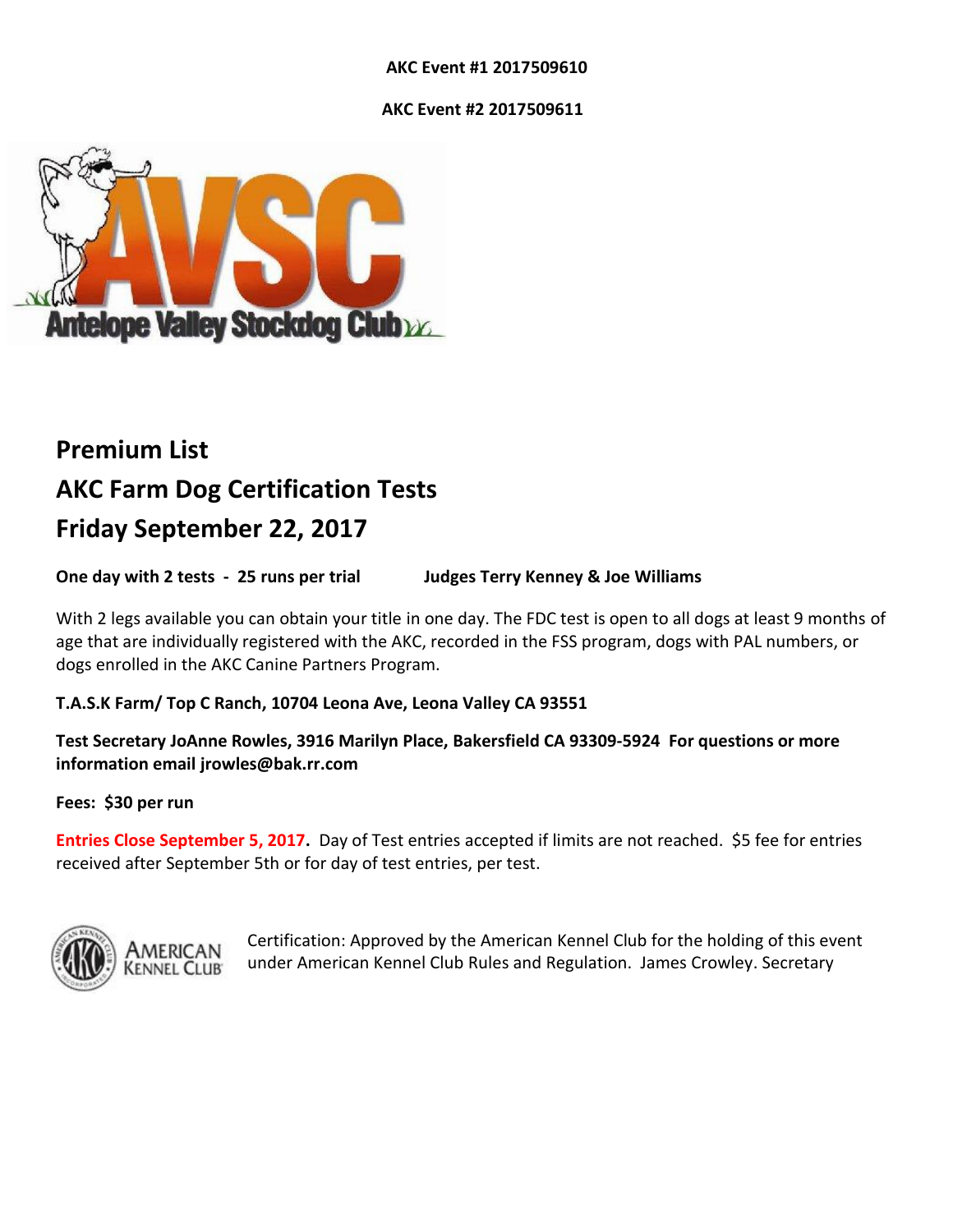# **Club Officers**

President: Kyle Henisey, 18333 W Ave B-8, Lancaster CA 93536 Vice President: Eddy Aldridge, 4009 Ora Vista Ave, Bakersfield CA 93309 Treasurer: Lynn Howe, 10604 Meacham Rd, Bakersfield CA 933312 Secretary: JoAnne Rowles, 3916 Marilyn Place, Bakersfield CAa 93309 Test Chair: Lynn Howe, 10604 Meacham Rd, Bakersfield CA 93312

### **Test Committee**

Kyle Henisey, Peggy Richter, Terry Kenney, JoAnne Rowles

#### **Judging Assignments**

| Terry Kenney #17103   | Joe Williams #93973   |
|-----------------------|-----------------------|
| PO Box 742            | 40164 90th St W       |
| Leona Valley CA 93551 | Leona Valley CA 93551 |

#### **Livestock**

Sheep, Mules, Donkey & chickens

**Awards**

Qualifying Test Score - Green Ribbon

New Title - Certificate

# **Entry Information**

Entries close at Secretary's office at 6pm September 5, 2017, after which time entries cannot be accepted without incurring a \$5 fee per run, and may not be canceled, altered or substituted. Changes, additions, corrections, or cancellations of entries must be received in writing (US Mail or email) prior to close of entries. *Entries sent via Express Mail must have the signature waived.*

Entry forms must be signed. Please check entry form before mailing to make sure it is legible and that all of the dog's AKC titles are listed. One dog per entry form. Please indicate am test, pm test or both.

Make check payable to Antelope Valley Stockdog Club (AVSC) send to JoAnne Rowles, 3916 Marilyn Place, Bakersfield CA 93309-5924. Remember entry is no complete until payment transaction is complete.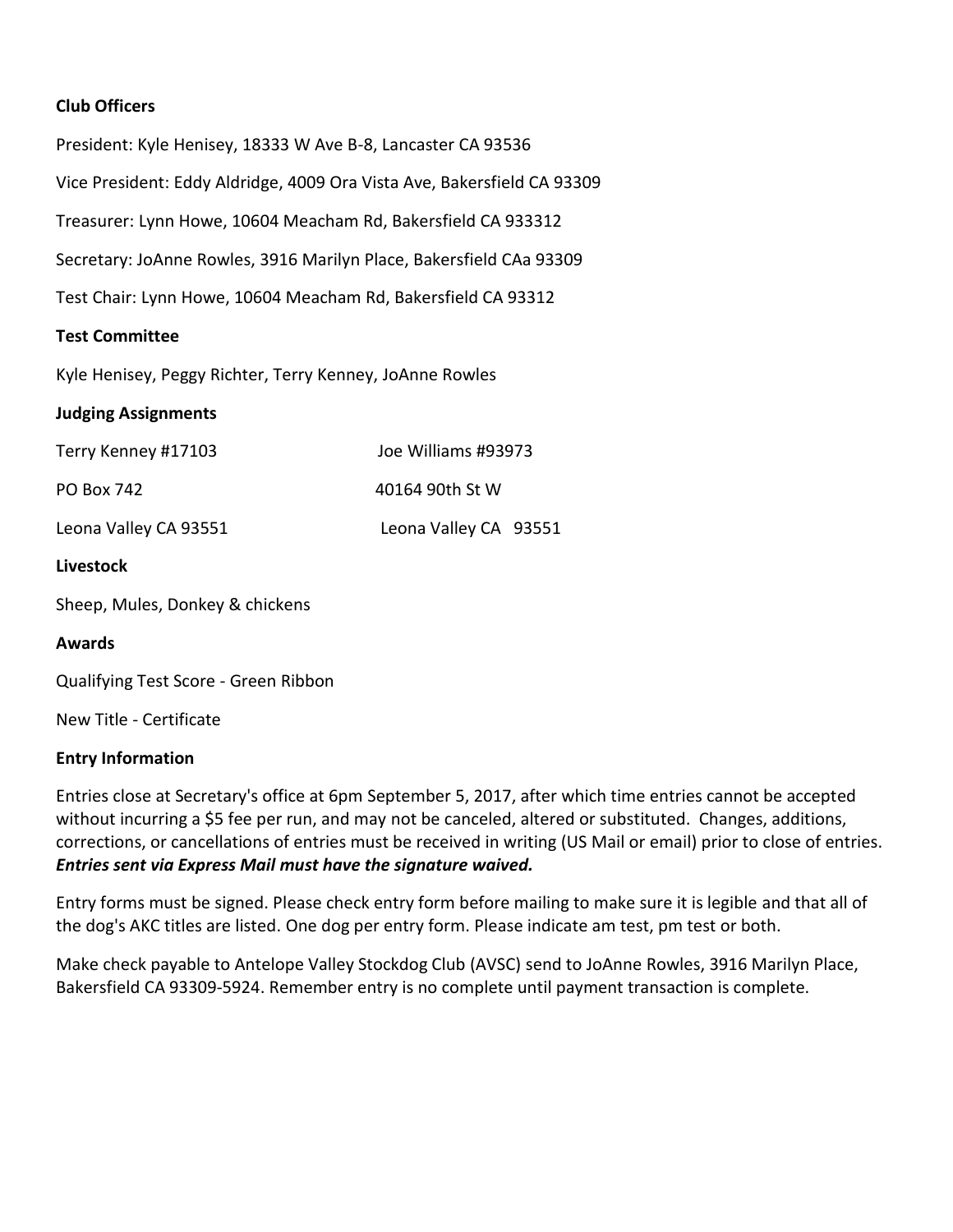# **More information**

Starting early to avoid heat. Walk through course without dog 7:00am. First test 7:30am.

Run order will be posted at check in table.

No food available on grounds. Bring a sack lunch.

Area is prone to heavy winds and EZ Ups are not advised.

Dogs are to be on leash at all times unless confined to crate, kennel or vehicle. No flexi leashes, e-collars or prong collars allowed on grounds..

No dogs allowed in or near the test course except for the dog being tested.

Females in season may not enter.

Owners must be pick up after their dogs.

Smoking restricted. Smoke in your vehicle.

Splash pool will be available.

Dogs test on flat collar and 4-6ft lead.

This is a fun event to do with you well mannered dog! The Farm Dog Certification Test is designed to allow you to exhibit your dog's stability and good manners in a farm/ranch setting around livestock. You will take your dog, on lead, through a variety of exercises at 12 stations throughout the ranch. More info on the *requirements of the test can be found at http://www.akc.org/events/herding/farm-dog-certified-test/*

#### **Directions**

**From Freeway 14** in Palmdale take the Palmdale Blvd exit going West. Stay on the road for approximately 10 miles. It will change name to Elizabeth Lake Road. At 90th St W there is a stop sign (Terry Kenney's Insurance Office on one corner and feed store on other.

Turn left at stop sign. At next stop sign turn right on Leona Avenue. Go 1.7 miles and turn right on Giamillo Rd - There is a sign for "Cadillac Ranch" it's a dirt road. The entrance to T.A.S.K Farm is the second gate on the right. Please drive slowly to keep the dust down.

From I-5 take exit 199 to CA 138 (Lancaster/Palmdale, turn right on 3 Points Rd, continue on to Pine Canyon Rd, changes to Elizabeth Lake Rd (through Lake Hughes and Lake Elizabeth (dried up) and then turn right to stay on Elizabeth Lake Rd, at stop sign turn right onto 90th St W in Leona Valley. At next stop sign turn right on Leona Avenue. Go 1.7 miles and turn right on Giamillo Rd - There is a sign for "Cadillac Ranch" it's a dirt road. The entrance to T.A.S.K Farm is the second gate on the right. Please drive slowly to keep the dust down.

If you go to internet or phone for directions often it will call Leona Valley - Palmdale since they have the same ZIP code. If you are instructed to take Old Ridge Route off 138 don't - keep going East to 3 Points Road. You can get there on Old Ridge Route but it will take longer.